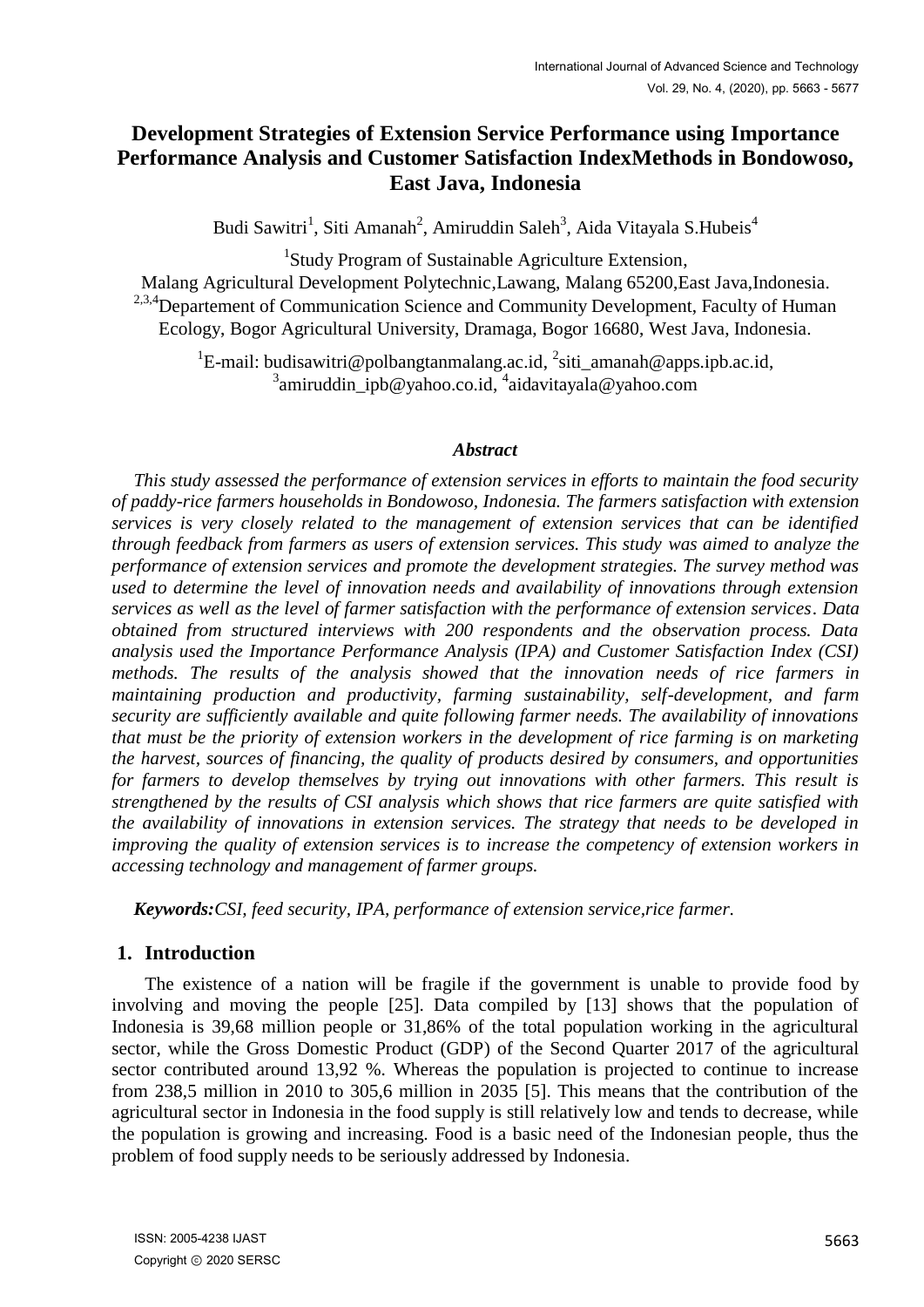One crucial food challenge is that food availability is linked to production. The first crucial point is the availability of food resources, which are related to agriculture and other supporting sectors. Food production in the agricultural sector depends on the performance of farmers. Therefore we need policies that stimulate the enthusiasm of farming, subsidies, and protection of agriculture. Second, the affordability or ability of people to access food. Affordability is described as easy, cheap, and quality. Easy has the meaning of the community being able to get means that procurement starting from the distribution network, transportation, warehouses, and others must be well-systemized so that the construction of infrastructure especially roads becomes an integral part of strengthening food security. Cheap means that the lower level society can reach and quality, that food has good quality. Third, dependence on one particular type of material, especially when supply has decreased [19].

Problems that often occur in the implementation of the extension are related to the level of technical and managerial competency of the extension workers, the job satisfaction of the extension workers that affect the performance and understanding the potential of resources, culture, and needs of the farming community [3, 20, 15]. On the other hand, the participation and involvement of extension workers are needed in supporting the success of agricultural development. Extension workers and farmers are partners in agricultural development, so there needs to be a positive perception of the role of extension workers and the active participation of farmers as beneficiaries of education [17]. Farmers 'problems with extension can be seen from the variety of farmers' perceptions about extension information, which is sometimes one-way, farmers are not involved in the program planning process, farmers do not know the background of the program [10], and the level of participation tends to be high if farmers feel the benefits directly, especially related to the presence or absence of economic and physical benefits [24], even though it is known that the impact of the extension program is sometimes slow compared to the agribusiness period.

A concept that extension should be oriented to the needs of farmers based on the philosophy of extension that is "helping the community to help themselves" [14], therefore agricultural extension oriented to farmers should be in line with the principles of agricultural extension that includes (1) interests and needs, (2) lower community organizations, (3) cultural diversity, (4) cultural change, (5) cooperation and participation, (6) democracy and the application of knowledge, (7) learning while working, (8) the use of appropriate methods, (9) leadership, (10) trained specialists, (11) the whole family, and (12) satisfaction [14]. However, there are things that cannot be denied, namely the many results of research and technology development in Indonesia that have not been utilized by farmers because they are substantially irrelevant to the reality of farmers' needs (too expensive), do not provide significant benefits compared to the practices that have been used by farmers, and/or technically less reliable than similar technologies on the market [12].

This condition requires researchers and extension workers to first understand precisely and comprehensively the reality of farmers' needs and adoption capacity, farmer's economic analysis, and to compare technology reliability objectively so that it is potential. Facts found in the field also show that the level of farmers' adoption of technology still tends to be low, thus agricultural productivity achieved is not in accordance with the existing potential. This condition is thought to be due to the diversity of farmers' perceptions about innovation [4, 28] and there has not been intensive and open communication and interaction between the actors of research and technology development [11, 1], although the technology users of the agricultural sector are farmers. The main key to increase opportunities for extension services in the form of technology dissemination that can improve the welfare of farmers and provide benefits to farmers is to make a proper, comprehensive and in-depth understanding of the reality of farmer needs, an understanding of farmer's adoption capacity both technically and financially, an understanding of socio-farmers' culture especially in disadvantaged areas.

This study is focused on 1) analyzing the level of need and availability of rice farmers' innovations in maintaining household food security and assessing the availability of information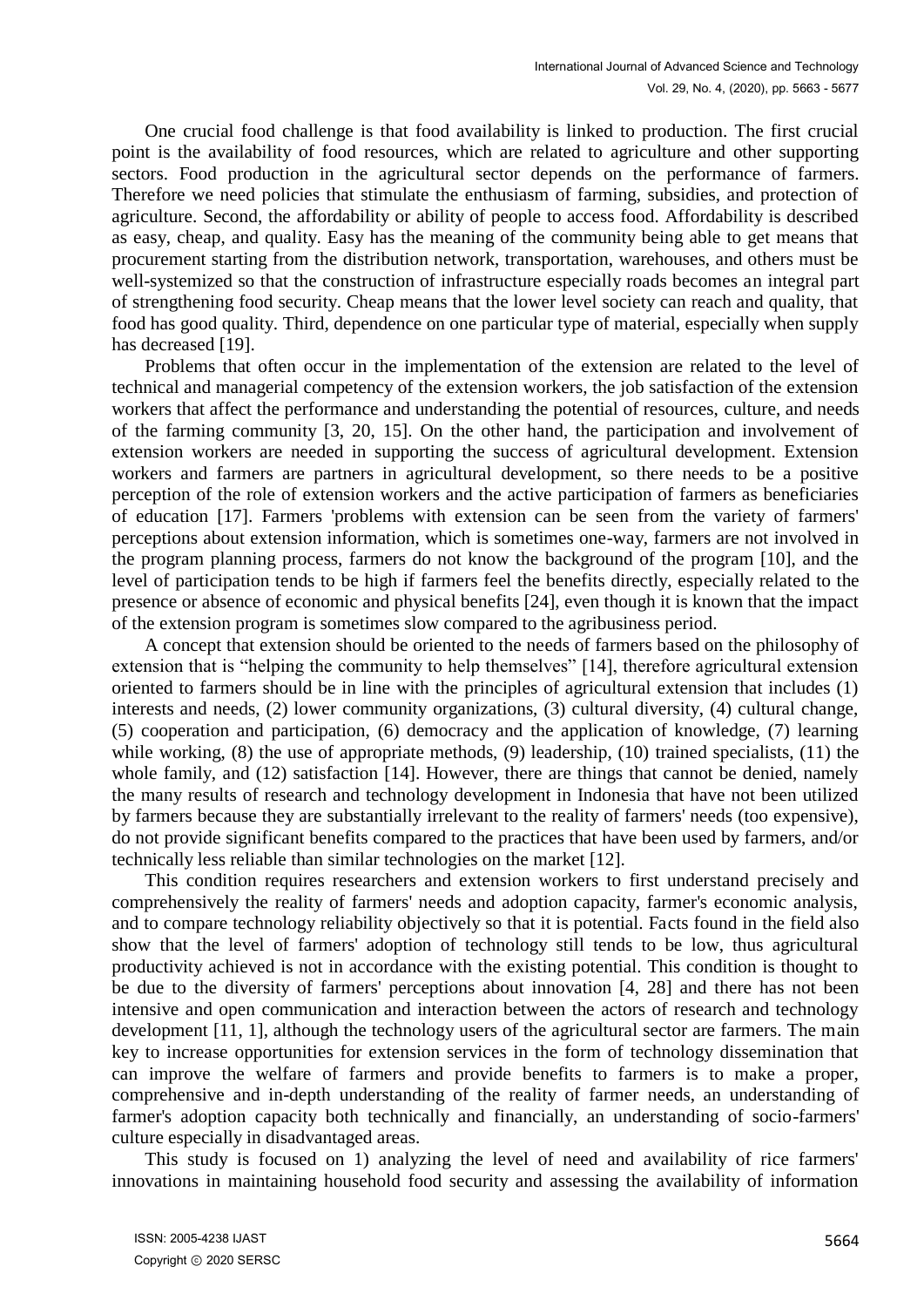through the performance of extension services, 2) discovering the level of farmer satisfaction, and 3) developing appropriate strategies for developing extension services systems towards food resilience household in Bondowoso.

# **2. Methodology**

The study site was in Bondowoso Regency, East Java, which is located at coordinates between 113"48'10"-113"48'26" East Longitude and 7"50'10"-7"56'41" South Latitude, Indonesia. The location of selected villages based on the potential of rice plants was carried out in four villages, namely Tanah Wulan, Sucolor, Sumbersuko, and Kelurahan Curahdami. The study was conducted from July to September 2019, with 200 respondents.

This study uses a quantitative approach with a survey method that focuses on explanatory research, namely research to describe quantitatively a tendency, behavior, or opinion by examining population samples or explaining data findings through a list of written questions or structured interviews [22, 16, 7]. The data collection strategy used refers to Fink in [7], namely by questionnaire, interview, structured note review, and structured observation.

Analysis to produce an assessment of the performance of extension based on the attributes that have been determined and analysis of service satisfaction for the extension service used the Importance Performance Analysis (IPA) and Customer Satisfaction Index (CSI) methods. The first stage of the IPA is to determine the level of concordance between the level of needs and the level of achievement of extension performance through comparison of achievement scores with needs scores, the second stage calculates the average score of each attribute, then the average of all attributes will be the limit in the Cartesian diagram. The final stage is the description of each attribute in the Cartesian diagram [2].Customer (farmer) satisfaction with extension services is calculated using the CSI method [18], with step 1) calculating Weighting Factor (WF), i.e. changing the average value of the need level to a percent, so that a total of 100% is obtained, 2) calculating the Weighting Score (WS), i.e. the multiplication value between the average value of the educational attainment performance level with Weighted Factor, 3) calculating the Weighted Total (WT), i.e. adding up the Weighting Score of all attributes, and 4) calculating the Satisfaction Index, i.e. Weighted Total divided by the maximum scale used then multiplied by 100%.

The measurement scale used is the Likert scale 1 to 4 (Table 1), the results of data processing are presented in a Cartesian diagram consisting of four quadrants.

| Score | Level of Needs (Y) | Level of Extension Workers Achievement |  |  |  |  |
|-------|--------------------|----------------------------------------|--|--|--|--|
|       |                    |                                        |  |  |  |  |
|       | Not needed         | Incompetent                            |  |  |  |  |
|       | Lack of need       | Lack of competence                     |  |  |  |  |
|       | Needed             | Competent                              |  |  |  |  |
|       | Very Needed        | Very competent                         |  |  |  |  |

Table 1 Scoring assessment of the level of need and achievement of extension services

Relation between level of needs and achievement perceived by the rice farmers is illustrated at Cartesian diagram on Figure 1.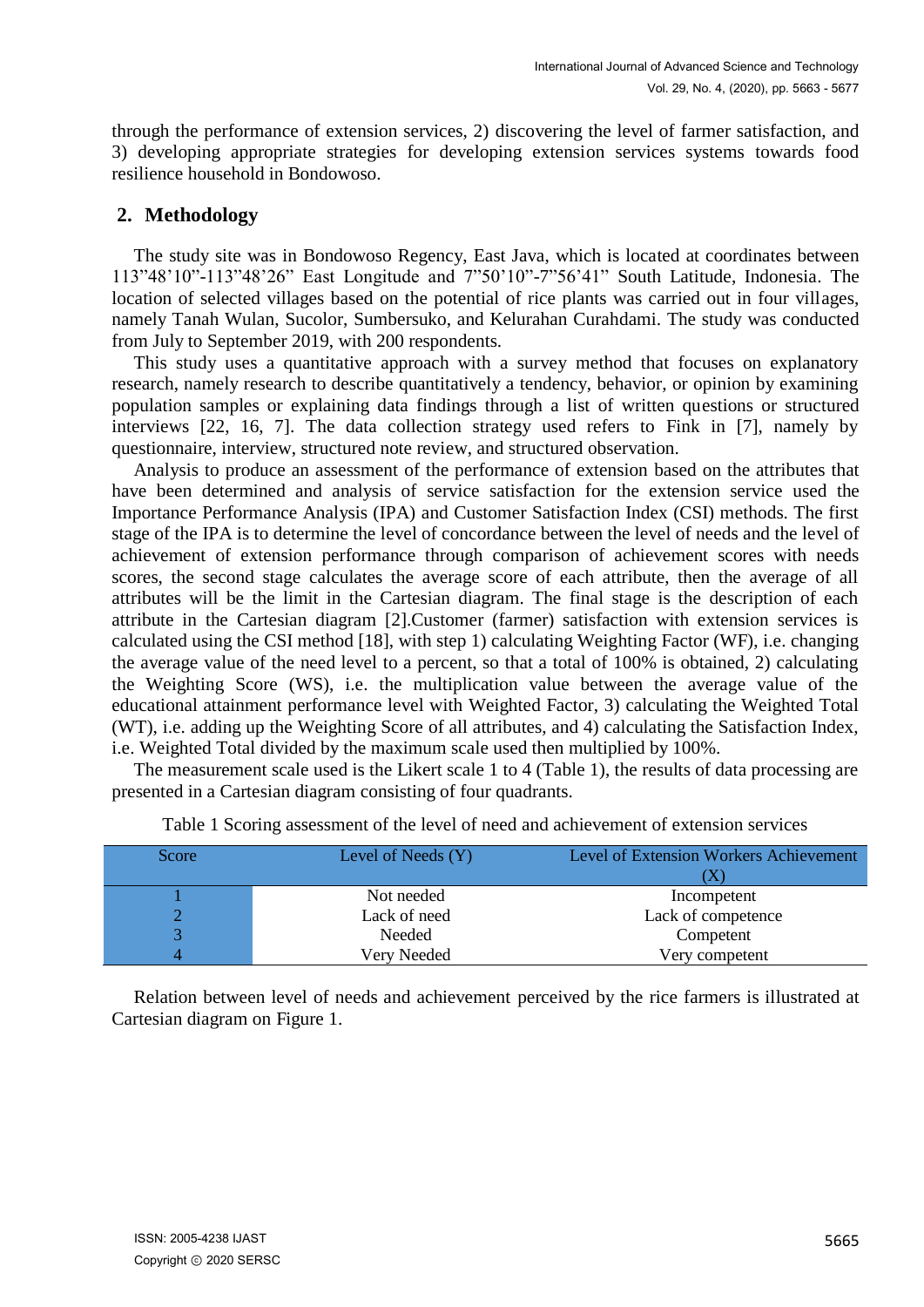

Figure 1. Cartesian diagram of IPA method

The entirety of the farmer level of satisfaction can be seen at the criteria satisfaction level in Table 2.

| Score CSI     | Criteria of CSI      |
|---------------|----------------------|
| $0,76 - 1,00$ | Satisfied            |
| $0,51 - 0,75$ | Satisfied enough     |
| $0,26 - 0,50$ | Lack of satisfaction |
| $0.00 - 0.25$ | Unsatisfied          |

### **Table 2 Score and Criteria of CSI**

Source: [18] modification

### **3. Result and Disscussion**

#### **3.1 CharacteristicsofPaddy-RiceFarmers**

Most residents in Bondowoso generally work in the agricultural sector. Based on [6] land use for agriculture is very high, meaning that around 90,08 percent of the land area in Bondowoso has agricultural potential which consists of 35,55 percent in the forestry sector; 27,66 percent of the moor; and 20,74 rice fields. Potential food crops are rice, corn, and cassava. Rice potential in Bondowoso reaches productivity of 6,15 tons per hectare from an area of 87.410 hectares with a production of 537.450 tons.

Institutional at the farm level consists of farmer groups, farmer groups combined, and Farmer Economic Institutions (FEI). Bondowoso has 2.731 farmer groups, 218 combined farmer groups, and 11 FEI (farmer cooperatives, joint venture groups, and agribusiness microfinance institutions) (Simluhtan, 2019). Farmer groups are an inseparable organization in achieving successful agricultural development. The condition of farmer groups in Bondowoso in recent years has not experienced development and tends to remain constant. Data from Simluhtan (2019) shows that Bondowoso has 1.495 of food crop farming groups. Bondowoso does not have a seed breeding farmer group but has an FWUC (Farmer Water User Community).

Rice farmers as individuals have characteristics that can be seen from the behavior in running a farm. The majority of rice farmers in Bondowoso are at the age of 43 years, which belonged to the productive age category. The average length of formal education is seven years, which means that it has the equivalent of an elementary school. The most attended non-formal education is extension activities with average participation in extension two to three times in the last six months. The average land area is 0,27 hectares and has an average farming experience of 18 years. The average number of family dependents is three people per household with an average income of Rp. 1.424.000 per month.

The level of cosmopolitan is the openness of farmers to information through the relationship of farmers with various sources of information needed [26], the condition of rice farmers in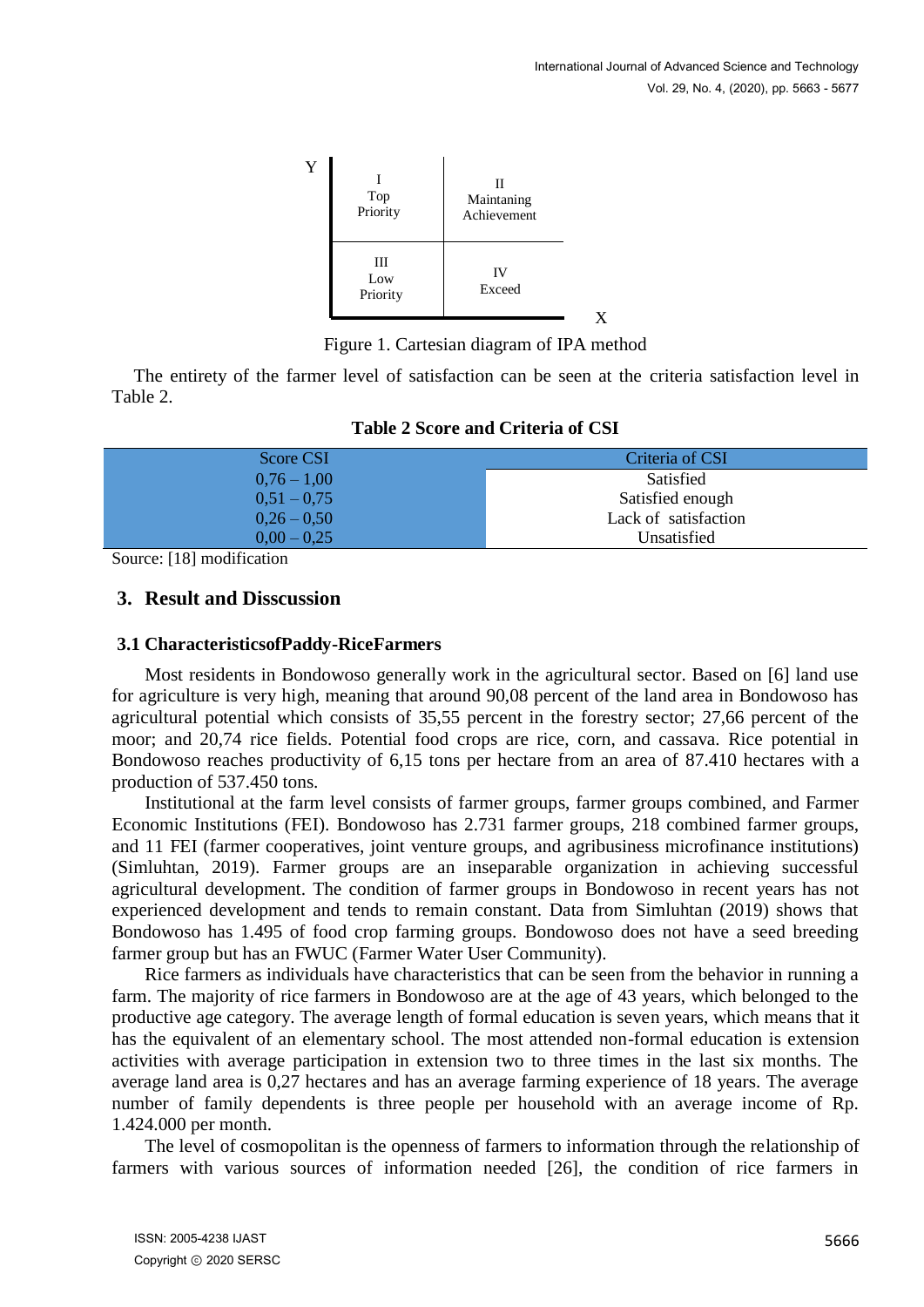Bondowoso is in a low category. This means that rice farmers do not have an orientation out of the social system and have a low level of interaction with outside the social system. The survey results show that the use of the internet network is only enjoyed by 13,5 rice farmers. The rest, apart from not having a smart communication device (smartphone), farmers depend on information from their peers or from extension workers.

# **3.2 Suitability Level Analysis between Level of Needs and Innovation Availability of Rice Agribusiness**

Human basic needs vary in variety such as physical and spiritual needs, material and nonmaterial, the needs of healthy living, and so forth. Basic needs or basic human needs are very important needs for human survival, both those consumed by individuals (food, housing, clothing) and certain social services (drinking water, sanitation, transportation, health, and education) [21]. One of the causes of not fulfilling human needs is poverty, and this is a major problem in developing countries. These problems include lack of goods or services needed to achieve a decent standard of living, inability to get adequate goods and services, lack of income to meet basic living needs [23].

In the conceptual framework of farmers' life, needs in agricultural activities require to be identified to achieve farming goals. There are two things that become the focus of farmers at the same time, namely meeting the needs of households and meet the needs of farms that are developed. The need for rice farming is the main source to meet household needs, therefore it is necessary to identify the needs of rice farming that are classified into the objectives of achieving productivity, business security and sustainability, and identity. The grouping of needs in research refers to Maslow's Hierarchy of Needs which is packaged by [8] to 1) physiological needs will be met if there are production and productivity, 2) security, i.e minimizing the production risk, 3) social needs, the way of life of fellow farmers, 4 ) identity goals (packaging of self-esteem needs and self-actualization), through developing personal abilities, achieving social status, self-pride, and channeling aspirations. The level of suitability between the level of innovation needs and the availability of innovation in rice farming in Bondowoso is presented in Table 3.

Based on Table 3, the average value range from 51-75 or 65,73 percent, therefore it can be concluded that as whole attributes provided sufficiently proper indicator, which means the availability of innovation level is sufficient to meet the innovation needs of rice farmers. The illustration of rice farmer's needs is information to support achieving production and productivity particularly rice superior variety, selling price, price of agriculture production equipment, and rice cultivation technique suitable for the land condition needed by farmers in Bondowoso.

Information about superior varieties needed by farmers is a variety that is suitable for the conditions of the land, is resistant to pests and diseases, and the most important is the quality of production is in demand by consumers. Based on Table 3 explains that the need for information about superior varieties of rice ranks first as rice seeds are an important component in rice farming. If the seeds obtained are low quality then it can have an impact on crop failure. The availability of superior rice seeds in Bondowoso is provided by the agriculture service and distributed through extension workers. For this reason, the need for seeds is in accordance with the needs of farmers, although it has not yet touched all rice farmers in Bondowoso.

The selling price of rice has basically been set by the government both in the form of Dry Grain (GKG) or in the form of rice through the highest retail price (HET). Information on the selling price of rice is needed by farmers as a basis for making decisions in selling products. Based on the results of the survey explained that the average farmer stated that the availability of rice selling price information was obtained from extension workers and from the average selling price information on the market. Information on the selling price of rice is not the same between one broker and another.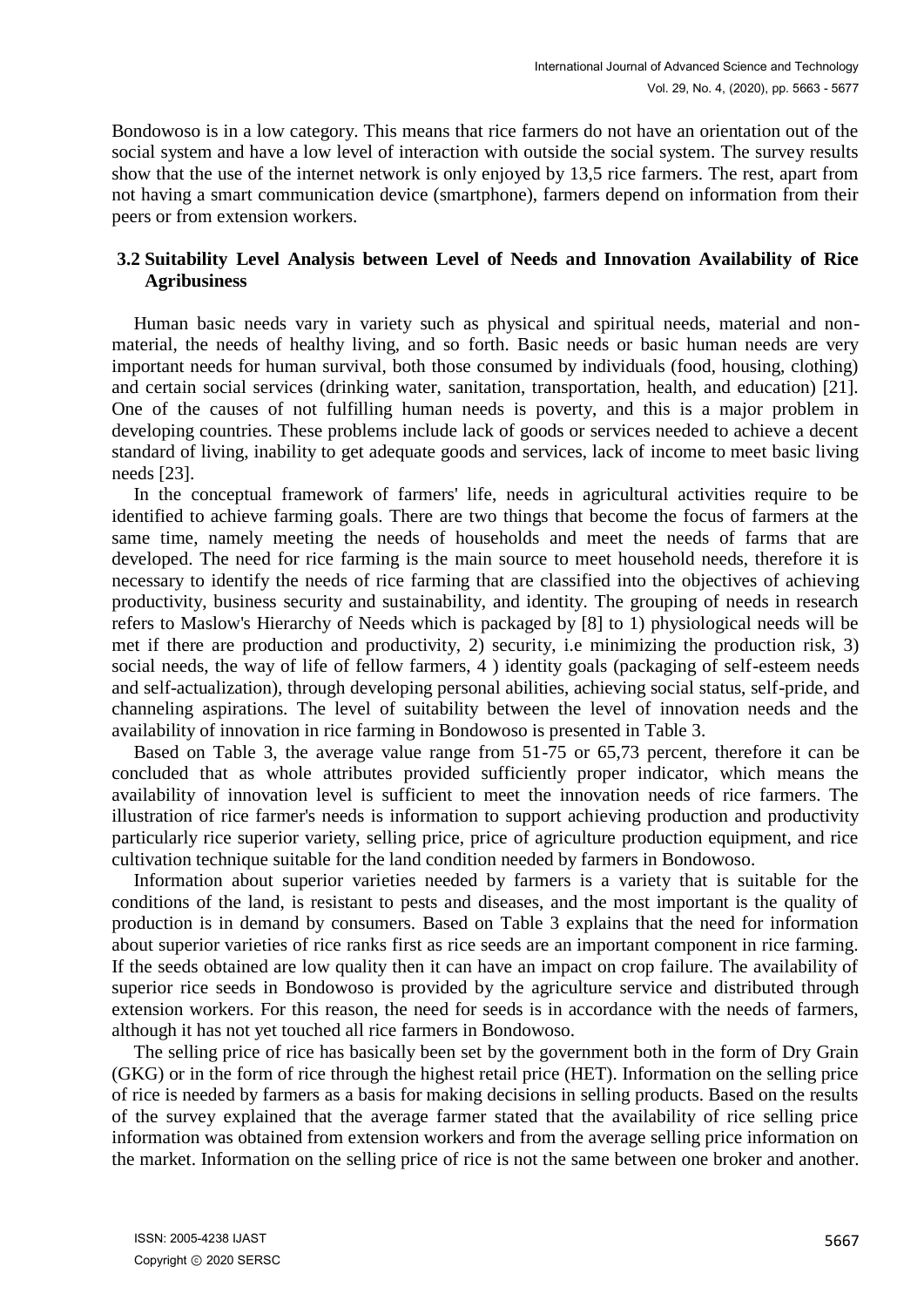This condition is proven as shown in Table 3 which shows that the selling price information and the availability of information are less suitable to the needs of the community.

| Indicator                             | N <sub>o</sub> | Atribute                                          | Average<br>score of<br>Innovation<br>Needs $(Y)$ | Weighting<br>Importance<br>Score | Rank           | Average<br>score of<br>Innovation<br>Availability<br>(X) | Weighting<br>Satisfaction<br>Score | Rank           | SuitabilityRank | Rank           |
|---------------------------------------|----------------|---------------------------------------------------|--------------------------------------------------|----------------------------------|----------------|----------------------------------------------------------|------------------------------------|----------------|-----------------|----------------|
| Physological<br><b>Needs</b>          | $\mathbf{1}$   | Rice<br>superior<br>variety                       | 3,61                                             | 7,98                             | $\mathbf{1}$   | 2,67                                                     | 0,21                               | $\mathbf{1}$   | 74,06           | 6              |
| (Production                           | $\overline{c}$ | Rice selling price                                | 3.37                                             | 7,46                             | 5              | 1,95                                                     | 0.15                               | 5              | 57,86           | 12             |
| and<br>Productivity)                  | 3              | Production<br>equipments price                    | 3,06                                             | 6,77                             | 12             | 1,65                                                     | 0,11                               | $\overline{7}$ | 53,92           | 13             |
|                                       | $\overline{4}$ | cultivation<br>Rice<br>technique                  | 3.51                                             | 7,77                             | 2              | 2,39                                                     | 0,19                               | $\mathbf{2}$   | 68,09           | 10             |
| Security<br><b>Needs</b>              | 5              | Climate<br>change<br>adaptation                   | 3,34                                             | 7,38                             | $\overline{7}$ | 2,51                                                     | 0,18                               | $\overline{3}$ | 75,11           | 5              |
| (production<br>risk)                  | 6              | Product<br>marketing                              | 3,14                                             | 6,94                             | 11             | 2,28                                                     | 0,16                               | 4              | 72,73           | 7              |
|                                       | 7              | Planning<br>needs<br>and capital                  | 3.31                                             | 7,31                             | 8              | 1,95                                                     | 0,14                               | 6              | 59,00           | 11             |
|                                       | 8              | Harvest<br>management                             | 3.35                                             | 7,40                             | 6              | 2,54                                                     | 0,19                               | $\overline{2}$ | 75,78           | $\overline{4}$ |
| <b>Agribusiness</b>                   | 9              | Irigation                                         | 3,47                                             | 7,67                             | 3              | 2,01                                                     | 0,15                               | 5              | 57,86           | 12             |
| Sustainability                        | 10             | Capital resource                                  | 3,16                                             | 6,98                             | 9              | 2,61                                                     | 0,18                               | 3              | 82,73           | 3              |
| <b>Needs</b>                          | 11             | Consumer desired<br>product quality               | 3.16                                             | 6.98                             | 9              | 2,64                                                     | 0,18                               | 3              | 83,68           | $\mathbf{1}$   |
| Self-identity<br>Improvement          | 12             | Trying innovation<br>with other farmer            | 3.14                                             | 6,95                             | 10             | 2,62                                                     | 0.18                               | 3              | 83,28           | $\overline{2}$ |
| <b>Needs</b>                          | 13             | Discussion<br>to<br>solve agribusiness<br>problem | 3.39                                             | 7,50                             | 4              | 2,42                                                     | 0,18                               | 3              | 71,39           | 8              |
|                                       | 14             | Reward<br>for<br>achievement                      | 2,23                                             | 4,93                             | 13             | 1,57                                                     | 0,08                               | 8              | 70,40           | 9              |
| <b>Total average</b>                  |                | 45,20                                             |                                                  |                                  | 31,79          |                                                          |                                    | 65,73          |                 |                |
| <b>Weighting Average Total</b>        |                |                                                   |                                                  |                                  |                |                                                          | 2,29                               |                |                 |                |
| <b>Customer Satisfaction Index *)</b> |                |                                                   |                                                  |                                  |                | 57,24                                                    | <b>Satisfied</b><br>Enough         |                |                 |                |

## **Table 3. Level of Needs and Innoation Availability of Rice Agribusiness at Bondowoso in 2019**

Description: \*) score 0-25: unsatisfied; 26-50: lack of satisfaction ; 51-75: satisfied enough; 76-100: satisfied

The price of agricultural production facilities will greatly affect the capital needs of farming, for that Bondowoso farmers need more information on the agricultural production facility prices used for plan farming, especially capital preparation and estimating the availability of agricultural production facilities on the market. In rice farming, the most crucial supporting factor for success in achieving production and productivity is proper rice cultivation techniques. This technique is needed by farmers to increase production. Basically, rice cultivation techniques have been known by farmers through hereditary experience, but in practice, it is necessary to use appropriate technology to improve the cultivation techniques carried out by farmers. The information most needed by farmers in cultivation techniques is planting, irrigation, fertilizing, pest management, and post-harvest handling.

Security requirements, namely information need to minimize production risks needed by rice farmers in Bondowoso. Production risks in this study refer to risks or losses as a result of ecological, economic, and social processes that are outlined in the information needs about climate change adaptation, marketing of agricultural products, planning of capital requirements, and handling of agricultural products. Farmers in Bondowoso prioritize information needs about climate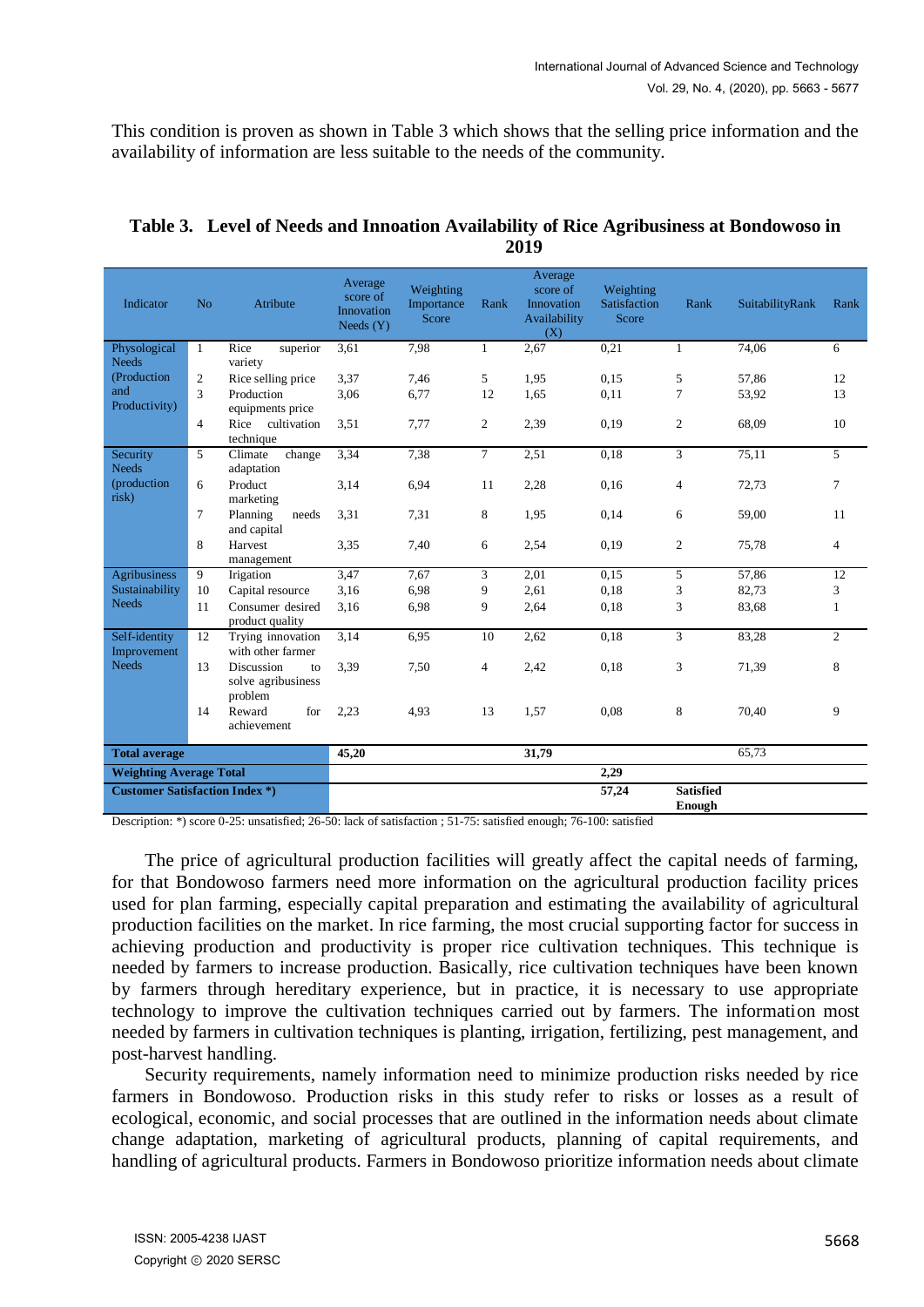change adaptation, planning needs, and capital, as well as handling crop yields rather than marketing information on agricultural products [9].

Information needs about climate change adaptation are needed to anticipate crop failure due to ecological factors such as mass pest attacks and soil degradation. Planning needs and capital is needed to anticipate the availability or limitations of the agricultural production facility and the sources of capital that can be obtained. The level of rice farmers' needs for planning needs and capital is relatively higher because the average farmer has not mastered farming planning techniques and has not been able to make farm analysis. Basically, the planning carried out by rice farmers in Bondowoso is based on estimates that are not documented. Moreover, the problem of farming capital, until this research was conducted and based on information obtained from farmers, the capital used is the result of the sale of part of the rice harvest and debt to family or colleagues.

The level of social needs of farmers in living side by side in their social systems still needs each other help. The socio-cultural characteristics in Bondowoso are so strong that the conditions of a harmonious way of life, maintaining local resources, are still held firmly by the community. In the context of agricultural social life, establishing good relations with other farmers in an effort to maintain the sustainability of farming, this research focuses on the social relations of farmers in obtaining information on the irrigation, capital providers, and product quality alleviated by consumers. Based on the survey results, the need for irrigation is the highest social need in Bondowoso. Irrigation problems that occur well in Bondowoso are uneven water distribution.

Bondowoso has high rainfall so that the availability of water is abundant. However, Bondowoso has a topographic area consisting of hills and valleys, causing irrigation water flow is also uneven. Bondowoso has four HIPPA groups, but besides the limited number of HIPPA's existence and function, it is still not optimal, given the large area of rice fields. Based on the description it can be said that farmers need cooperation both inside and outside the social system to maintain the sustainability of farming.

The level of farmers' need for capital provider information is relatively good. Even though Bondowoso has a farmer economic institution, it has not yet run optimally in providing farm capital. Existing KEPs are the Farmer Cooperatives, KUB, and Agribusiness Microfinance Institutions (LKM-A). Farmers must-have information on other capital providers for the sustainability of their farming. In the indicator of product quality that is alleviated by consumers is at the lowest level in meeting consumer needs. The production that is obtained is at least in accordance with the needs because consumer tastes will continue to change. Farmers in Bondowoso need information about the quality of products which consumers desire, including farmers themselves as consumers. However, the average harvest is consumed by themselves considering the relatively small yields harvested this year due to pests and diseases.

The last level of need is self-identity, which includes increased personal ability, social status, maintaining a positive culture, social norms, and spiritual satisfaction. In this study indicators that reflect the identity of self-contained in the need to try innovation with other farmers, the need to discuss in solving farming problems, and the need for recognition of the success achieved. The survey results indicate that the level of farmers' needs in Bondowoso regarding self-identity which is the highest need is to try innovation and discuss in solving farming problems. While the need for recognition of the success of farming that is achieved is less needed by farmers in Bondowoso.

Based on CSI analysis, it shows that rice farmers are quite satisfied with the availability of innovations from extension workers who are considered to be in accordance with the innovation needs of farmers. This shows that the availability of information and innovation by the Extension Center is sufficient to meet the needs of rice farmers in running their farming.

#### **3.3 Suitability Level Analysis on the Needs of Innovation and Extension Service Outcomes**

Implementation of extension for rice farmers in Bondowoso Regency is carried out by the Extension Center (BP). The existence of this extension agency is part of the instruments of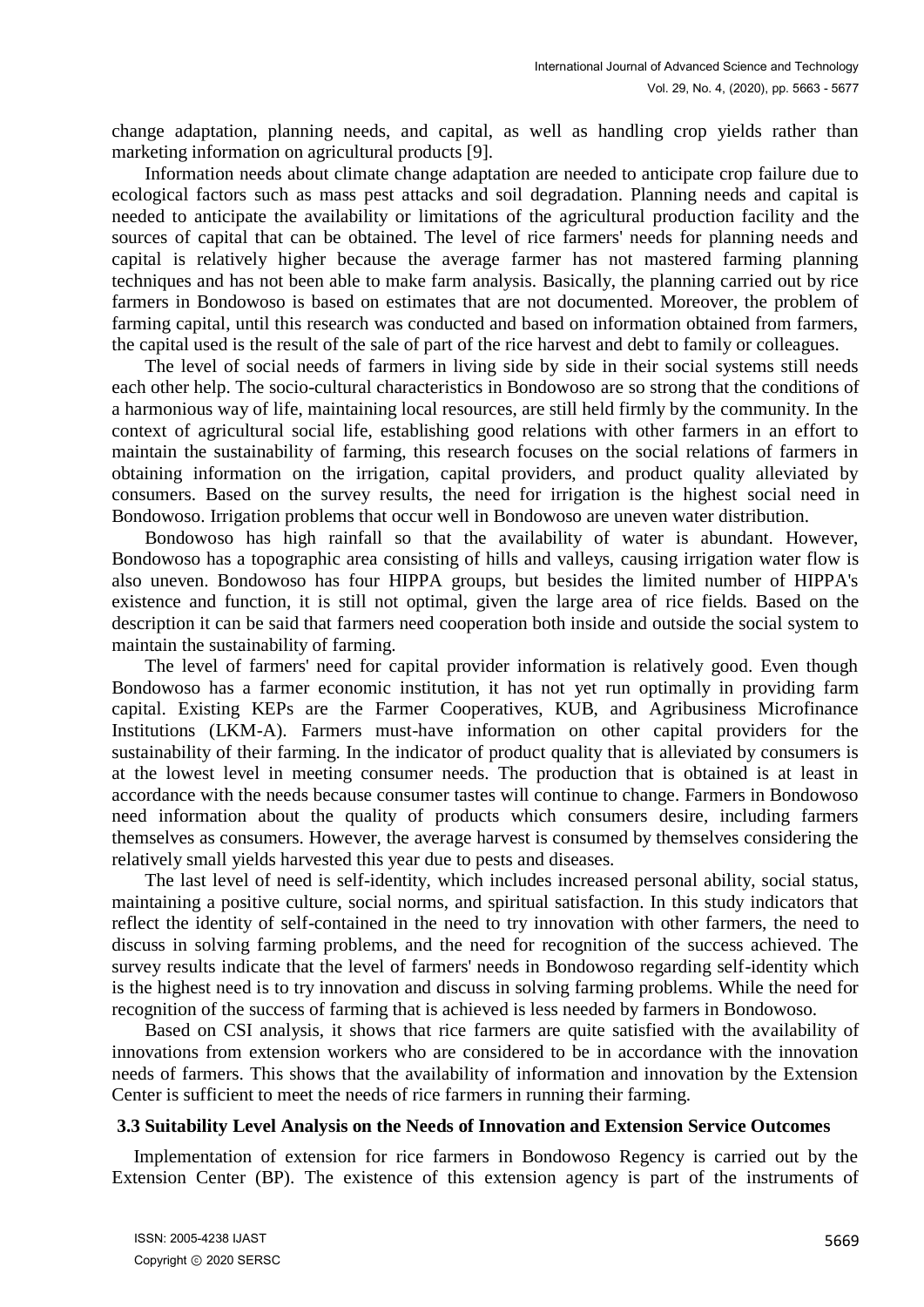accelerating agricultural development in the broadest sense, namely as a process of learning, facilitation, escort, mentoring, and transfer of information and technology. Based on Law No.23/2014 the implementation of extension is changing, especially in extension institutional. This can be seen from the use of the term extension at the sub-district level in Bondowoso. The district level extension agency in Bondowoso is under the auspices of the Department of Agriculture Affairs.

Bondowoso has seven Extension Centers (EC) which cover 23 sub-districts, therefore each EC has 3-4 sub-districts. Following its role, BP is an extension agency that provides service facilities to farmers' needs, one of which is the availability of information or innovation.

Extension has a strategic role in increasing the capacity and independence of the community as an effort to preserve natural resources. The role of extension workers in this case is very important as a driving force and motivator in the dynamics of the agribusiness system chain. Benchmarks of success can be seen from the process of dynamics reciprocally in the extension process. Bondowoso has seven BPs with 224 extension workers in 209 villages and 10 urban villages. Distribution of extension workers based on the status of appointment and the number of fostered groups of farmers per village or urban village can be seen in Table 4.

## **Table 4 Distribution of Extension Workers based on Appointment Status at Bondowoso in 2019**

| Description                                  | <b>Bondowoso</b> |
|----------------------------------------------|------------------|
| <b>Total Extension Center (number)</b>       |                  |
| <b>Total Subdistrict</b>                     | 23               |
| <b>Total Village</b>                         | 209              |
| <b>Total Urban Village</b>                   | 10               |
| Status penyuluh:                             |                  |
| a. Civil person (person)                     | 118              |
| b. THL-TB Capital (person)                   | 42               |
| c. THL-TB Regional (person)                  | 64               |
| Total group-farmers                          | 2.731            |
| Average supervised group-farmers per village | 12               |

Source: Simluhtan (2019); Bondowoso Department of Agriculture Affairs(2019)

Based on the data in Table 4 it can be seen that the number of extension workers in Bondowoso Regency is based on the mandate law policy No.19/2013, namely one village of one extension worker. This condition shows that the Bondowoso Regency government has been pro-active in fulfilling the extension quota by opening the formation of the Regional Agricultural Relief Workforce (THL-TBD) extension workers since 2016. However, due to the technical staff at the Agriculture Service Office of Bondowoso Regency, it has been reduced due to retiring and assignment in to increase employee productivity, causing many extension workers to be seconded in service. This has an impact on the area of agricultural extension work in some agricultural extension workers and the problem of workload due to increased work area. For this reason, an analysis of the level of compatibility between the needs of extension services is needed and the achievements of extension services, the results of which are presented in Table 5.

Suitability level is a comparison between the level of needs score with the achievement of extension services so that it can be used to determine the priority scale [27]. Based on Table 5, obtained an average suitability value in the range 51-75 that is 75,11 percent so that it can be concluded that the attributes that describe the indicators are quite appropriate, meaning that the extension services by BP are good enough to meet the needs for extension services.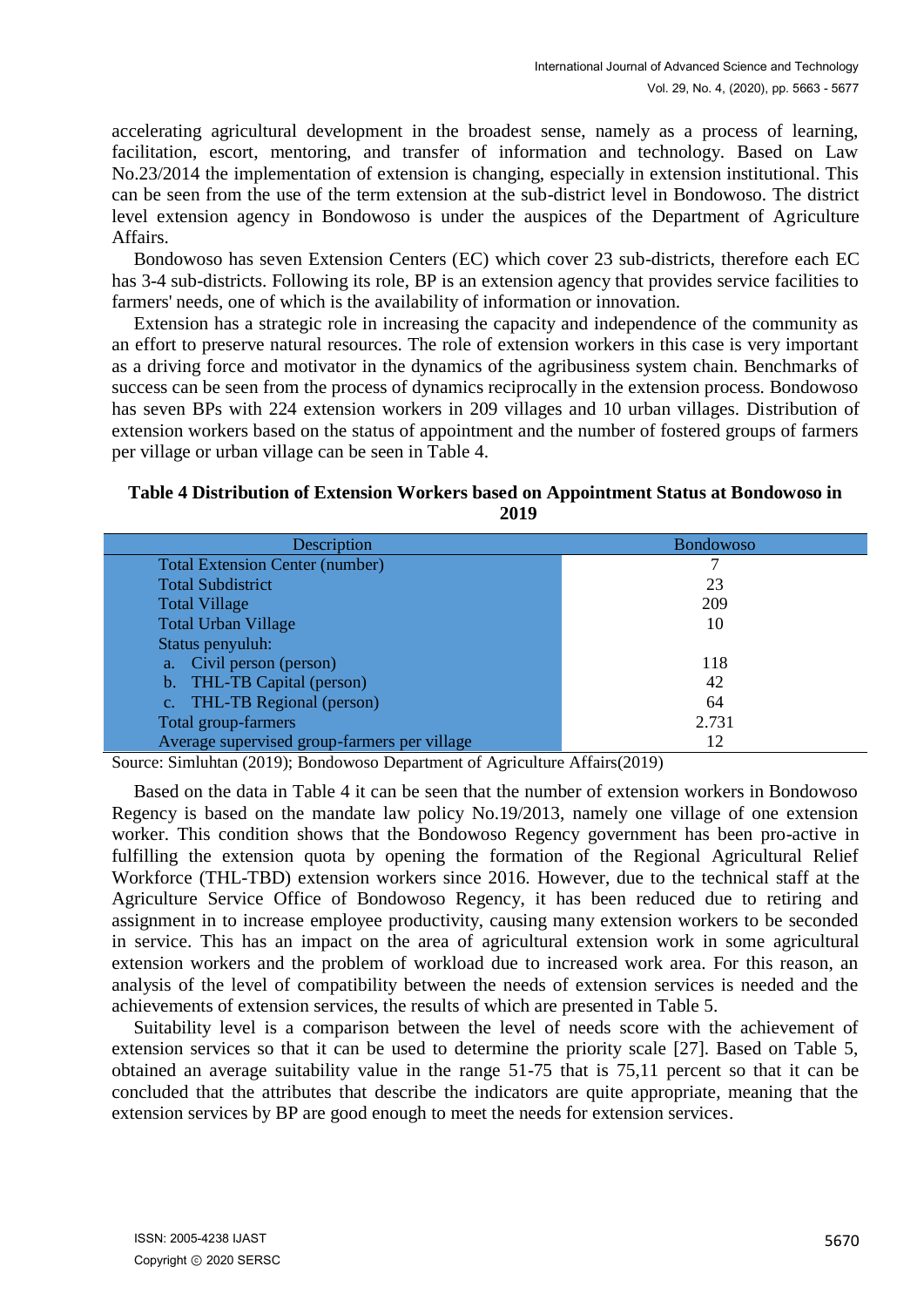| Indicator                                | N <sub>o</sub> | Atribute                                              | Average<br>$\alpha$<br>score<br>Innovation<br>Needs $(Y)$ | Weighting<br>Importance<br>Score | Rank              | Average<br>of<br>score<br>Innovation<br>Availability<br>(X) | Weighting<br><b>Satisfaction</b><br>Score | Rank           | Suitability<br>Rank | Rank           |
|------------------------------------------|----------------|-------------------------------------------------------|-----------------------------------------------------------|----------------------------------|-------------------|-------------------------------------------------------------|-------------------------------------------|----------------|---------------------|----------------|
| Extension<br>Material<br>Suitability     | 1              | Update<br>material<br>suitable<br>for<br>and<br>needs | 3,30                                                      | 11,23                            | 3                 | 2,58                                                        | 0,29                                      | 2              | 78,29               | $\overline{4}$ |
| Extension<br>Method<br>Accuration        | $\overline{2}$ | Applied Extension<br>Method                           | 3,26                                                      | 11,09                            | 5                 | 2,24                                                        | 0,25                                      | 5              | 68,80               | 8              |
| Competency<br><sub>of</sub><br>Extension | 3              | Planning<br>and<br>of<br>Evaluation<br>Agribusiness   | 3,29                                                      | 11,19                            | $\overline{4}$    | 2,70                                                        | 0,30                                      | $\mathbf{1}$   | 81,91               | 3              |
| Workers                                  | $\overline{4}$ | Access<br>to<br>Technology                            | 3,50                                                      | 11,91                            | $\overline{2}$    | 2,45                                                        | 0,29                                      | $\mathfrak{2}$ | 70,00               | 7              |
|                                          | 5              | <b>Build Network</b>                                  | 3,26                                                      | 11.09                            | 5                 | 2,68                                                        | 0,30                                      | 1              | 82,21               | $\overline{c}$ |
|                                          | 6              | Group<br>Management                                   | 3,58                                                      | 12,18                            | 1                 | 2,36                                                        | 0,29                                      | $\overline{2}$ | 65,78               | 9              |
|                                          | 7              | Active in searching<br>business<br>opportunity        | 3,26                                                      | 11,07                            | 6                 | 2,48                                                        | 0,27                                      | 3              | 76,19               | 5              |
| Extension<br>Intensity                   | 8              | Extension<br>organizing                               | 3,06                                                      | 10,39                            | $\overline{\tau}$ | 2,54                                                        | 0,26                                      | $\overline{4}$ | 83,14               | 1              |
|                                          | 9              | <b>Extension</b> visit                                | 2,89                                                      | 9,83                             | 8                 | 2,05                                                        | 0,20                                      | 6              | 70,85               | 6              |
| <b>Total Average</b>                     |                | 29,39                                                 |                                                           |                                  | 22,08             |                                                             |                                           | 75,11          |                     |                |
| <b>Weighting Average Total</b>           |                |                                                       |                                                           |                                  |                   | 2,46                                                        |                                           |                |                     |                |
| <b>Customer Satisfaction Index *)</b>    |                |                                                       |                                                           |                                  |                   | 61,42                                                       | <b>Satisfied</b><br>Enough                |                |                     |                |

## **Table 5. Suitability Level of Extension Services with Achievement of Extension Services at Bondowoso in 2019**

Description: \*) score 0-25: unsatisfied; 26-50: lack of satisfaction ; 51-75: satisfied enough; 76-100: satisfied

Extension services that are most needed by farmers are services to group management, access to technology, and the latest material on innovation and follow farmers' needs. This implies the meaning that the existence of farmer groups has not been able to help increase rice farming that is run both individually and in groups because of the lack of assistance by extension workers. There are not many farmer groups that function properly, especially in innovation trials. Some cases of the existence of farmer groups only as a basis in facilitating capital lending.

Based on Table 5 also shows that the level of appropriateness between the needs of extension services and the achievements of extension services shows the results of the farmers 'satisfaction index of extension services in Bondowoso are in the moderately satisfied category, meaning that farmers feel quite satisfied with extension services because they are sufficient to serve farmers' needs for innovation. However, the level of conformity that most needs to be considered is the intensity of extension especially in the implementation of extension. This implies that farmers' needs for innovation still rely on information from extension workers, although the number of extension workers has met the criteria of one village for one extension worker, but extension that occurs is still not optimal, thus it is necessary to increase extension activities. Second is extension workers competence in building networks. The need of rice farmers in the sustainability of farming requires the expansion of agribusiness networks, by increasing the competency of extension workers in building networks, it is hoped that farmers will be more open to innovation and efforts to develop rice farming so that they are more innovative, creative and adaptive. Third is the competency of farm planning and evaluation. Until now, rice farmers have not yet done written documentation about the farming that is done, for that through extension, it is expected that farmers can plan and evaluate farming so that they understand the capital requirements and the results obtained.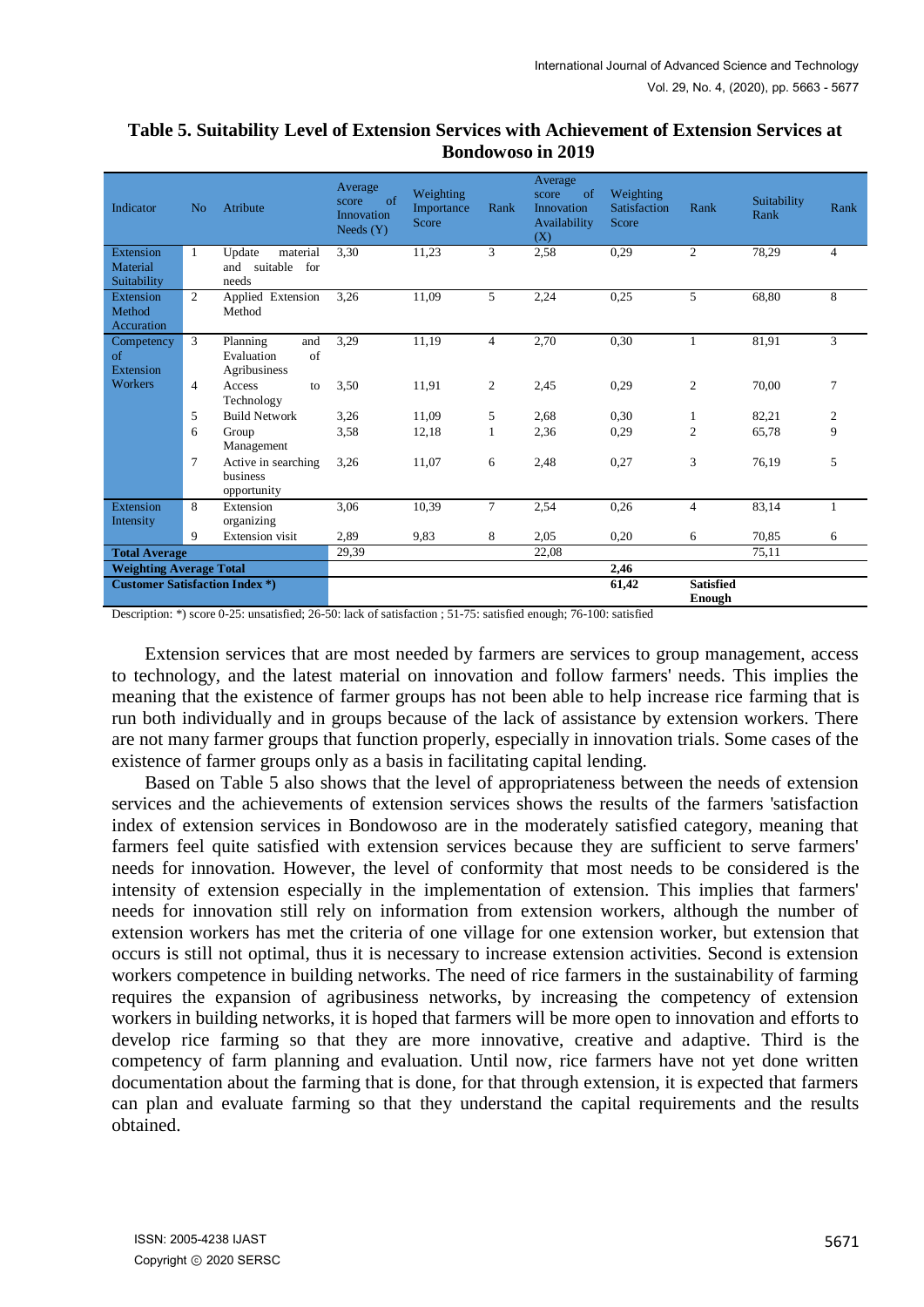## **3.4 Strategies for Meeting the Needs of Innovation and Extension Services for Rice Farming in Bondowoso**

#### **a. Meeting the needs or availability of innovation**

The average perception of each attribute is the basis for determining whether each innovation availability attribute is good or not, by comparing the mean of all attributes of the level of innovation needs (x) and compared with the average of all attributes of the level of innovation availability (y). The average value of perception and expectation is used to analyze the data in the Cartesian diagram presented in Figure 2.



**Level of innovation needs**

**Figure 2. Cartesian diagram results determining the strategy to increase the availability of innovation**

Quadrant I is a quadrant that has a very low level of satisfaction, thus it becomes a top priority for improvement. There are four attributes in quadrant I, namely marketing the product (6), sources of financing (10), the quality of products which consumer desire (11), and trying to innovate with other farmers (12).

Quadrant II is a quadrant expected by rice farmers and is in accordance with what is felt by farmers. This attribute is a priority to be maintained which consists of handling crop yields (8), adaptation to climate change (5), superior varieties of rice (1), discussion in solving farming problems (13), and rice cultivation techniques (4).

Quadrant III is low priority awareness because it contains attributes that are less important by rice farmers and in fact, the availability of innovation is not really needed by farmers. The order of attributes according to the priority level to be improved is the appreciation of the success achieved by rice farmers (3) and the price of agricultural production facilities (14).

Quadrant IV has a low level of need but has a high level of availability of innovation. The order of attributes that need to be made to reduce the availability of innovation because it is considered excessive is the planning of needs and capital (7), information on the selling price of rice (2), and irrigation (9).

Based on Figure 2 also confirms that extension agencies must prioritize the provision of information and innovations, especially regarding marketing the results in an effort to minimize farming risks, sources of funding related to farm capital as an effort, therefore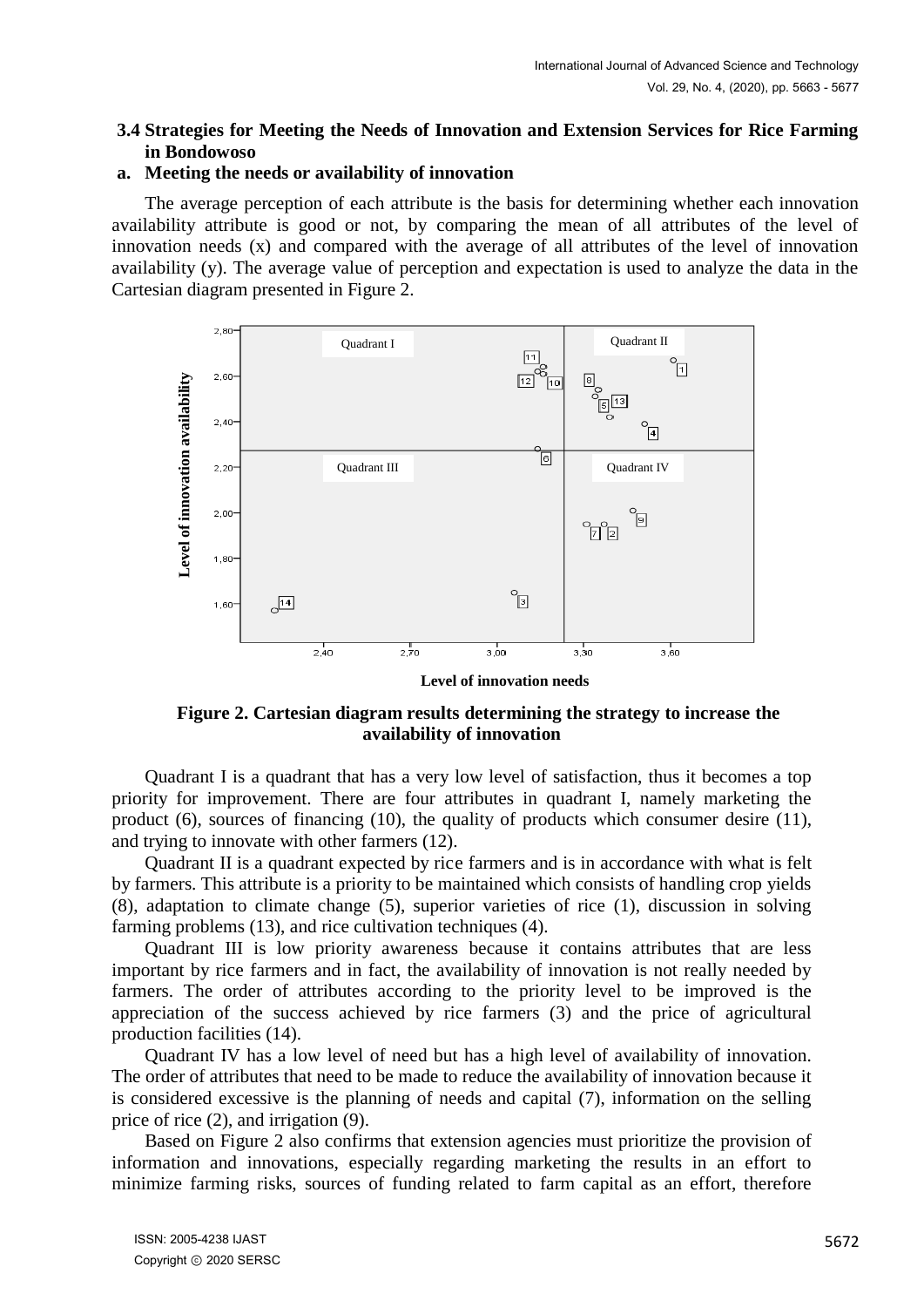farms that are run can be sustainable, maintain and meet the desired quality of rice or rice consumers so that the products produced to fit the needs of consumers, and the extension agency is a learning center for farmers in trying innovations or facilitating farmers in testing innovations with other farmers in an effort to develop the confidence of farmers in developing their potential.

Innovations about new improved varieties, availability of production facilities and adaptation to climate change, handling of agricultural products and the habit of discussion in solving problems in farming need to be maintained in providing services to farmers in the form of providing innovation or assistance (Padillah et al., 2018).

For innovations that are less needed by farmers, it can be used as an alternative in motivating farmers in developing farming, and innovations that are considered excessive can be reduced by staying oriented to the situation and conditions of rice farmers.

#### **b. Development of quality extension services**

Based on the type of extension services that are relevant to efforts to build household food security that is focused on the service of relevant and updated materials, the accuracy of the extension methods, the competency of extension workers, and the intensity of extension, are broken down into nine attributes.

The average perceptions of each attribute are the basis for determining each attribute of the extension service performance is good or not, by comparing the average of all attributes of the level of need for extension (X) and compared with the average of all attributes of the performance achievement of extension services (Y). The average value of these perceptions and expectations is used to analyze the data in the Cartesian diagram presented in Figure 3.

Quadrant I is a quadrant that has a very low level of satisfaction so that it becomes a top priority for improvement. There are two attributes in quadrant I, namely technology access (4) and farmer group management (6).

Quadrant II is a quadrant expected by rice farmers and is in accordance with what is felt by farmers. This attribute is a priority to be maintained which consists of farm planning and evaluation (3) and the latest (updated) extension material and as needed (1)

Quadrant III is a low priority quadrant because it contains attributes that are less important by rice farmers and in reality, the extension services provided are not really needed by farmers. The order of attributes is according to the priority level to be improved, namely the existence of farmer visits (9) and extension methods applied (2).

Quadrant IV has a low level of service needs for extension services but has a high level of service extension outcomes. The sequence of attributes that need to be made to reduce the availability of innovation because it is considered excessive is the implementation of extension (8), building networks (5), and actively seeking business opportunities (7).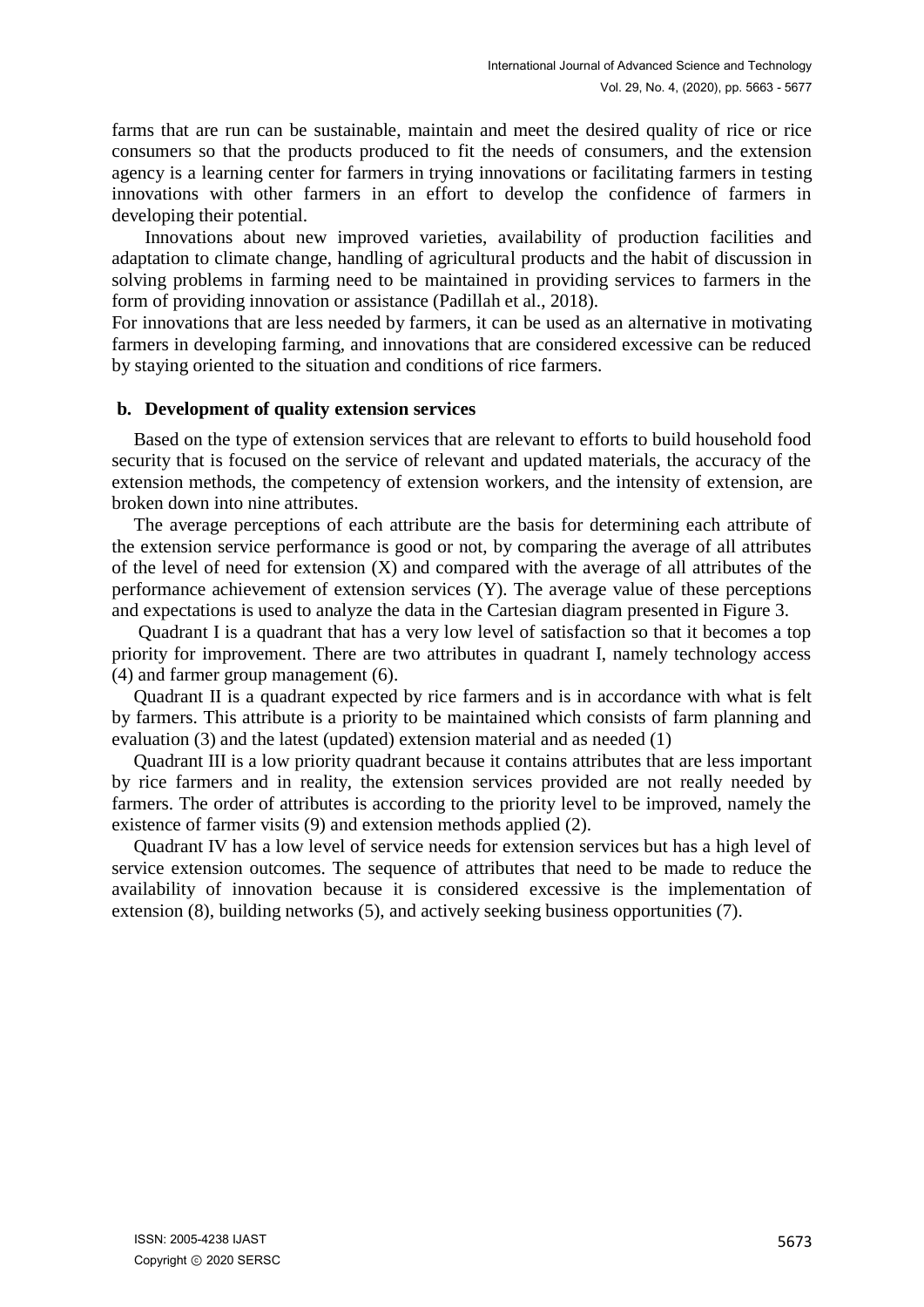

**Level of innovation needs**

**Figure 3 Results of a Cartesian diagram of strategies to improve extension services**

Efforts that can be made to improve extension services are to improve the competency of extension workers, especially in technology access and management of farmer group management (Figure 3). Access to technology in question is the ways of extension workers in finding relevant innovations following the needs of farmers and land conditions and problems of farmers.

Second is the competency of extension workers in the management of farmer groups. The number of supervised farmer groups, as in Table 4 which explains that the average number of supervised per village is 12 farmer groups, this causes assistance and extension services can not be optimal.

In extension services that need to be maintained is the delivery of material that is appropriate to the needs and the latest as well as the ability of extension workers in planning and evaluating farming. That is, the service from the technical side of cultivation and management is good enough, therefore it needs to be maintained, but it must keep updating the material adapted to the latest innovations (Mardikanto 2009).

Overall, it can be said that the extension services are good enough in providing information that is suitable to the needs of rice farmers. However, improvement efforts need to be made to improve the quality of services to farmers.

### **4. Suggestion**

The level of need and availability of innovation can be seen from the level of suitability shown that based on the elaboration attributes of several indicators, the highest level of suitability is in the indicators of farmer sustainability needs describing in the source of financing or farm capital and the product quality that consumers desire. The selfimprovement indicators are elaborated through the behavior of trying to innovate with other farmers.

The level of need for extension services and achievement of extension services by BP, it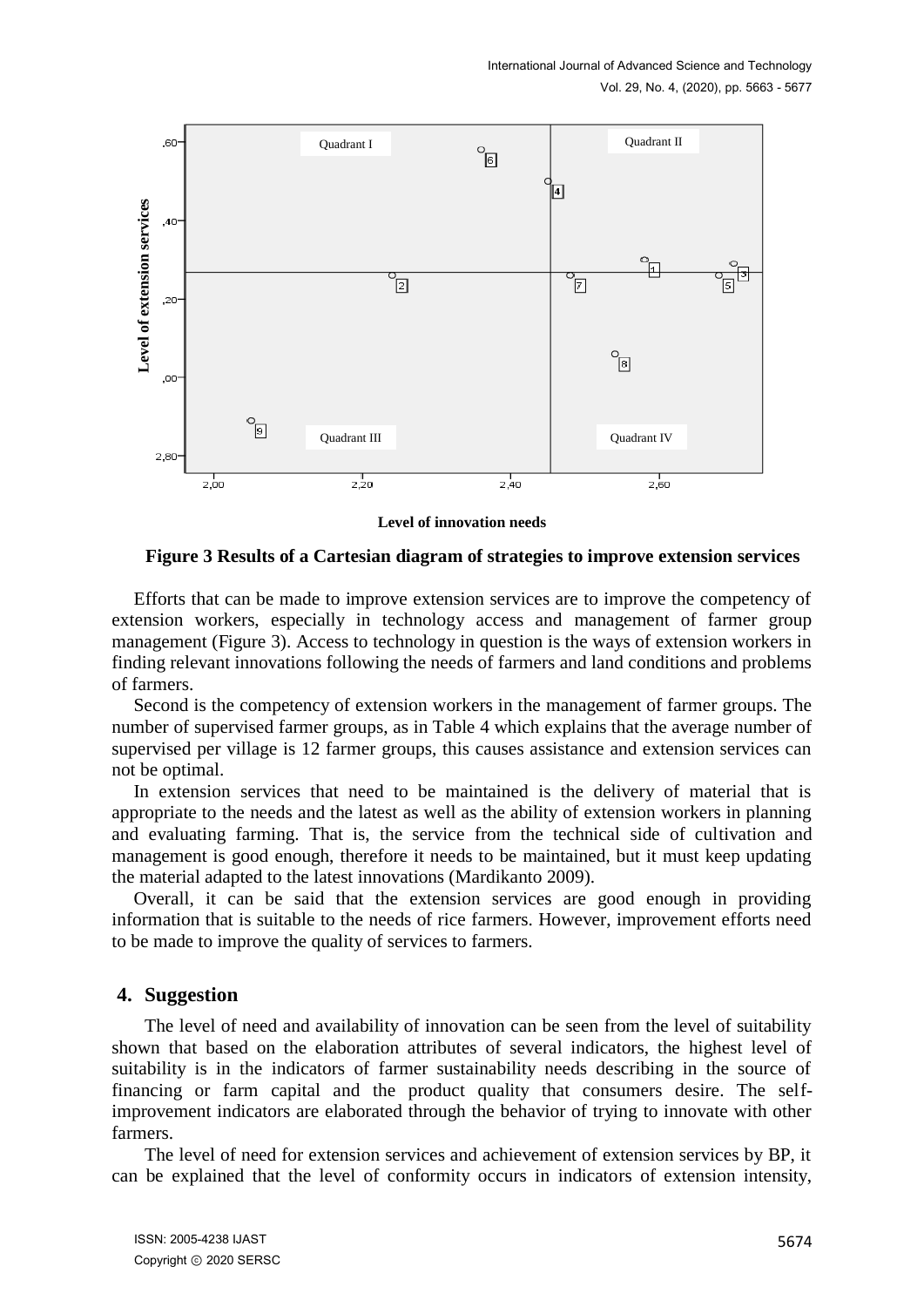namely the implementation of extension that has not been maximized, the competency of the extension workers to build networks and farm planning and evaluation.

The strategy to meet the needs is to increase the fulfillment of information sources on marketing results, sources of financing, the quality of products desired by consumers, and the existence of activities in trying to innovate with other farmers. While the strategy to improve extension services is to increase the competency of extension workers in accessing relevant technology and competence in developing farmer group management.

# **5. References**

- [1] Adawiyah C.R., Sumardjo, and Mulyani E.S., "Factors affecting the Communication Role of Farmer Groups in Adopting Technological Innovations for Special Efforts (Rice, Corn, and Soybean) in East Java", Jurnal Agro Ekonomi, vol. 35, no.2, **(2017)**, pp 151- 170.
- [2] Anggraini L.D., Deoranto P., and Ikasari D.M., "Consumer Perception Analysis Using the Importance Performance Analysis and Customer Satisfaction Index Methods", Jurnal Industri, vol. 4, no. 2, **(2015)**, pp 74-81.
- [3] Bahua M.I., and Musa N., "Effect of Competence on Agricultural Extension Workers' Performance and Its Impact on Corn Farmer Behavior", [prosiding], Seminar Nasional Pengembangan Teknologi Pertanian, Lampung 2017 September 7; Lampung (ID): Politeknik Negeri Lampung, **(2017)**, pp 231-235.
- [4] Bahrin, Sugihen B.G., Susanto D., and Asngari P.S., "Land area and fulfillment of Basic Needs (Case of Poor Farmers' Households in the Seluma District of the Lowlands)", Jurnal Penyuluhan, vol. 6, no. 1, **(2010)**, pp 65-73.
- [5] [BPS] Badan Pusat Statistik,"Projection of Indonesian Population 2010-2035", **(2013)**, Jakarta: BPS.
- [6] [BPS] Badan Pusat Statistik,"Household Terms", [Internet], Jakarta: BPS,**(2019)**, pp 1; [diacu 2019 Feb 15]. Tersedia pada: https://www.bps.go.id/istilah/
- [7] Creswell J.W., "Research Design: Qualitative, Quantitative, and Mixed Approaches", **(2014)**, Yogyakarta: Pustaka Pelajar.
- [8] Ibrahim J.T.,"Reorientation Study of Agricultural Counseling Towards Meeting Farmers' Needs in East Java Province", [disertasi], **(2001)**, Bogor: Institut Pertanian Bogor.
- [9] Herawati, Hubeis A.V.S, Amanah S, and Fatchiya A.,"Farmer capacity in managing enviromentally friendly paddy farming in Central Sulawesi Indonesia", International Journal of Sciences: Basic and Applied Research (IJSBAR),vol. 38, no. 2, **(2018)**,pp 134-151.
- [10] Kurniawan W.A., and Prihtanti T.M.,"The level of participation and determination of farmers in the introduction of organic rice cultivation in the Pulutan Village of Salatiga City", Jurnal Penyuluhan, vol. 14, no. 1, **(2018)**, pp 158-167.
- [11] Lakitan B.,"Connecting All The Dots: Identifying The "Actors Level" Challenges In Establishing Effective Innovation System in Indonesia", Technology in Society, vol. 35**(2013)**, pp 41-54.
- [12] Lakitan B., Yunindyawati, Siaga E., Kartika, Widuru L.I., and Lindiana, "Explore the reality of farmers' needs using Grounded Theory and technology development with the Transdisciplinary approach", [makalah inti], Seminar Lahan Sunoptimal. Palembang 2015 Okt 8; Palembang: Universitas Sriwijaya, **(2015)**,pp 1-10.
- [13] Mardiani I., and Purnomo N.H., "Food security", Jakarta: Kementerian Pendidikan dan Kebudayaan dan Kementerian Ristek, Teknologi, dan Pendidikan Tinggi, **(2018)**.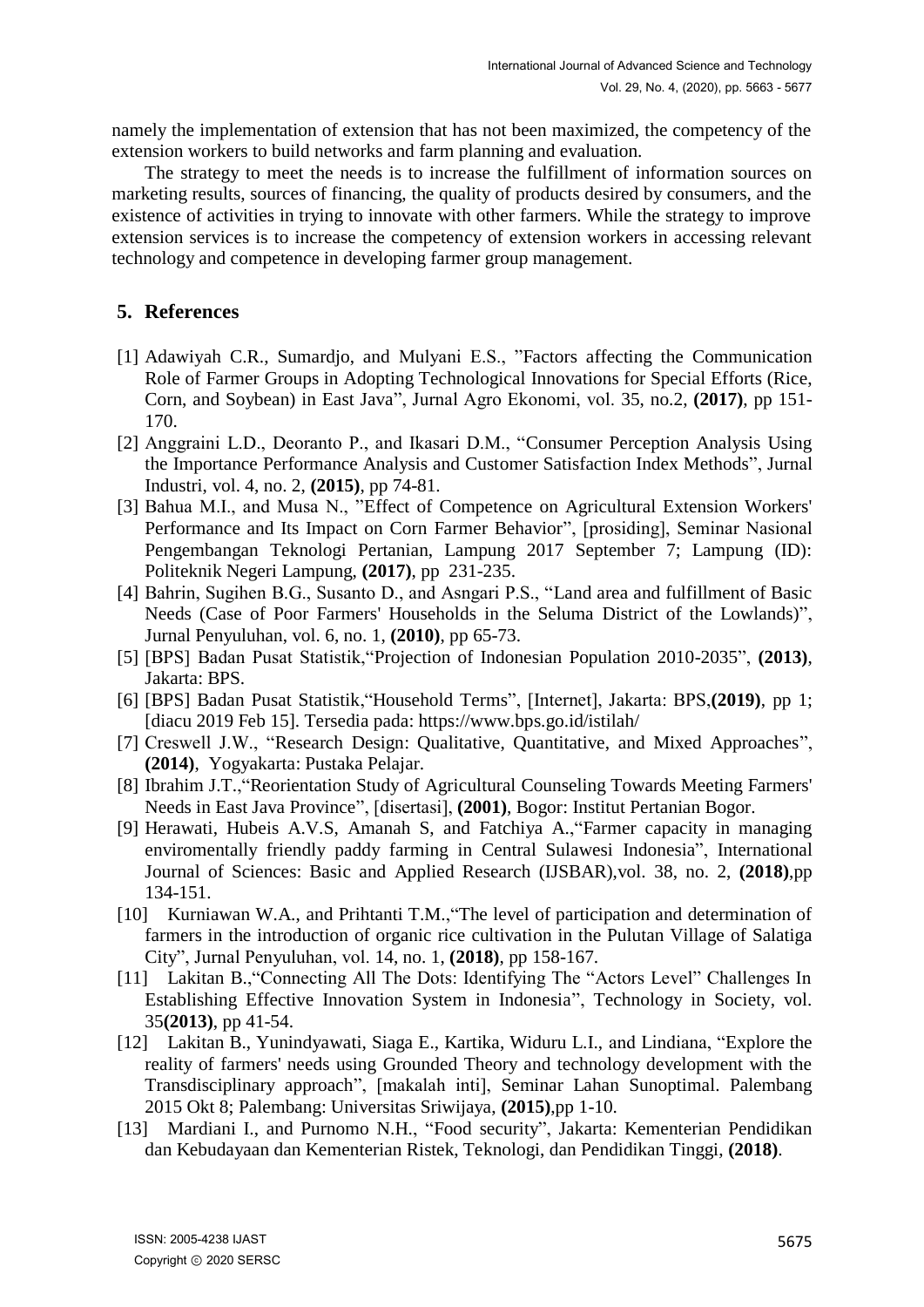- [14] Mardikanto T.,"Agricultural Extension System", Surakarta: LPP UNS dan UNS Press, **(2009)**.
- [15] Mokoginta S.N., Moniaga V.R.B., and Memah M.Y.,"Study of Agricultural Extension Worker Performance in Torout Village, Tompaso Baru District", Agro-Sosio Ekonomi Unsrat Journal,vol. 14, no. 1, **(2018)**, pp 187-198.
- [16] Muljono P.,"Social Research Methodology", Bogor: IPB Press, **(2012)**.
- [17] Padillah, Purnaningsih N., and Sadono D., "Farmers' Perceptions About the Role of Extension Workers in Increasing Rice Production in Tabir District, Merangin Regency, Jambi Province", Journal ofExtension, vol. 14, no. 1, **(2018)**, pp 1-10.
- [18] Pratama L., Hubeis A.V.S., and Pandjaitan N.H., "Analysis of Satisfaction and Cooperative Development Strategy (Case Study of Credit Cooperative Sehati Jakarta)", Jurnal Manajenen IKM, vol. 12, no. 1, **(2017)**, pp 104-115.
- [19] Samawi I.,"Regional Food Independence", [paper],Presented at the Seminar "National Convergence for Food and Energy Independence towards National Sovereignty", in the series of the 45th Anniversary of IPB, 2008 Oct 30; Bogor: IPB,**(2008)**, pp 1-6.
- [20] Satriadi, Lubis A., and Aprollita.,"The Relationship Between Job Satisfaction and Agricultural Extension Worker Performance at BP3K Tanjung Jabung Barat Regency", Jurnal Ilmiah Sosio-Ekonomika Bisnis, vol. 21, no. 1, **(2018)**, pp 1-11.
- [21] Sumardi M.,"Poverty and Basic Needs", Jakarta: CV. Rajawali, **(1982)**.
- [22] Supramono and Sugiarto,"Statistics", Yogyakarta: Andi Offset, **(1993)**.
- [23] Suyanto B.,"Traps of Poverty, Problems and Eradication Strategies in Village Development", Yogyakarta: Aditya Media, **(1966)**.
- [24] Triana R.S., Rangga K.K., and Viantimala B.,"Farmers Participation in Special Efforts to Increase Rice, Corn and Soybean Production (UP2PJK) in Seputih Raman District, Central Lampung Regency", Jurnal Ilmu-ilmu Agribisnis (JIIA),vol. 5, no. 4, **(2017)**, pp 446-452.
- [25] Wahono F.,"The Collapse of Food Sovereignty Brittle Nation Resilience", Majalah Basis Yogyakarta, vol. 57, edisi 5-6, **(2008)**, pp 13-15.
- [26] Yunita,"Strategy for Increasing the Capacity of Lebak Rice Farmers towards Household Food Security in Ogan Ilir and Ogan Komering Ilir Districts, South Sumatra Province", [disertasi],Bogor: Institut Pertanian Bogor, **(2011)**.
- [27] Yola M. and Budianto D.,"Analysis of Consumer Satisfaction of Service Quality and Product Prices at Supermarkets using the Importance Performance Analysis (IPA) Method",Jurnal Optimasi Sistem Industri,vol.12, no. 12, **(2013)**, pp 301-309.
- [28] Zulfikar, Amanah S., and Asngari P.S.,"Farmers' Perceptions of the Competence of Agricultural Extension Workers in North Aceh District", Jurnal Penyuluhan, vol. 14, no. 1, **(2018)**, pp 159-174.